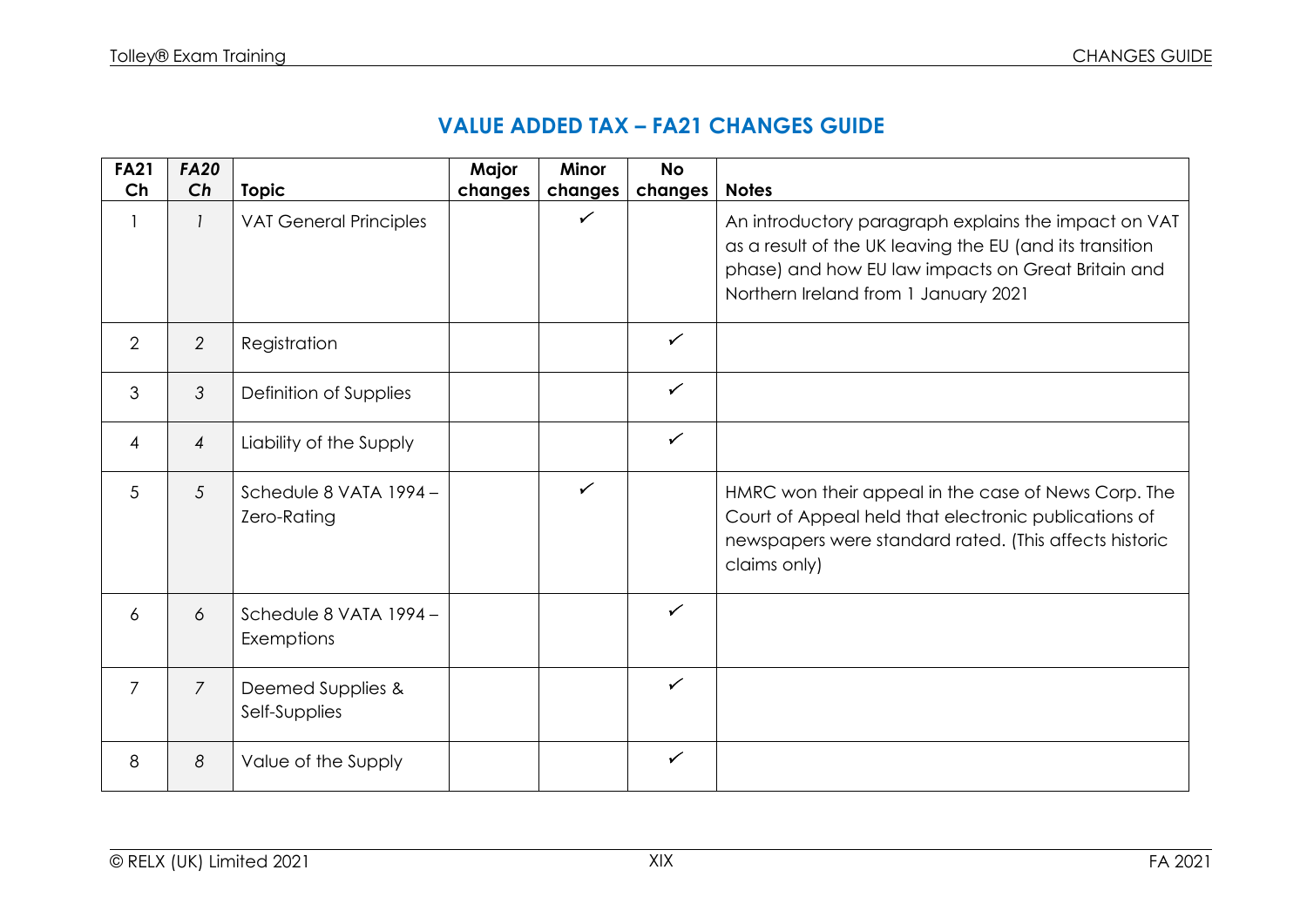| 9  | 9               | Time of the Supply                           |              | $\checkmark$ |                                                                                                                                                                                                                |
|----|-----------------|----------------------------------------------|--------------|--------------|----------------------------------------------------------------------------------------------------------------------------------------------------------------------------------------------------------------|
| 10 | 10 <sup>°</sup> | Input Tax - When to<br>Recover               | $\checkmark$ |              | Advisory fuel rates from 1 June 2021 are included                                                                                                                                                              |
| 11 | 11              | <b>Partial Exemption</b>                     |              | $\checkmark$ |                                                                                                                                                                                                                |
| 12 | 12              | VAT Records & Returns                        | $\checkmark$ |              | Businesses under the current VAT threshold will have to<br>use MTD from 1 April 2022                                                                                                                           |
| 13 | 13              | Accounting for VAT                           | $\checkmark$ |              | New rules from 1 April 2022 about repayment interest<br>to align VAT rules with Income Tax. Overpayments of<br>VAT for POA regime are included                                                                 |
| 14 | 14              | <b>Bad Debt Relief</b>                       |              | $\checkmark$ |                                                                                                                                                                                                                |
| 15 | 15              | <b>HMRC Powers, Appeals</b><br>& Assessments | $\checkmark$ |              | The FA 2021 has amended the rules on third party<br>notices and in certain circumstances the taxpayer<br>cannot be disclosed the notice by the third party.<br>Failure to comply an result in a £1,000 penalty |
| 16 | 16              | Penalties for Incorrect<br>Returns           |              | $\checkmark$ |                                                                                                                                                                                                                |
| 17 | 17              | Penalties for Failure to<br><b>Notify</b>    |              | $\checkmark$ |                                                                                                                                                                                                                |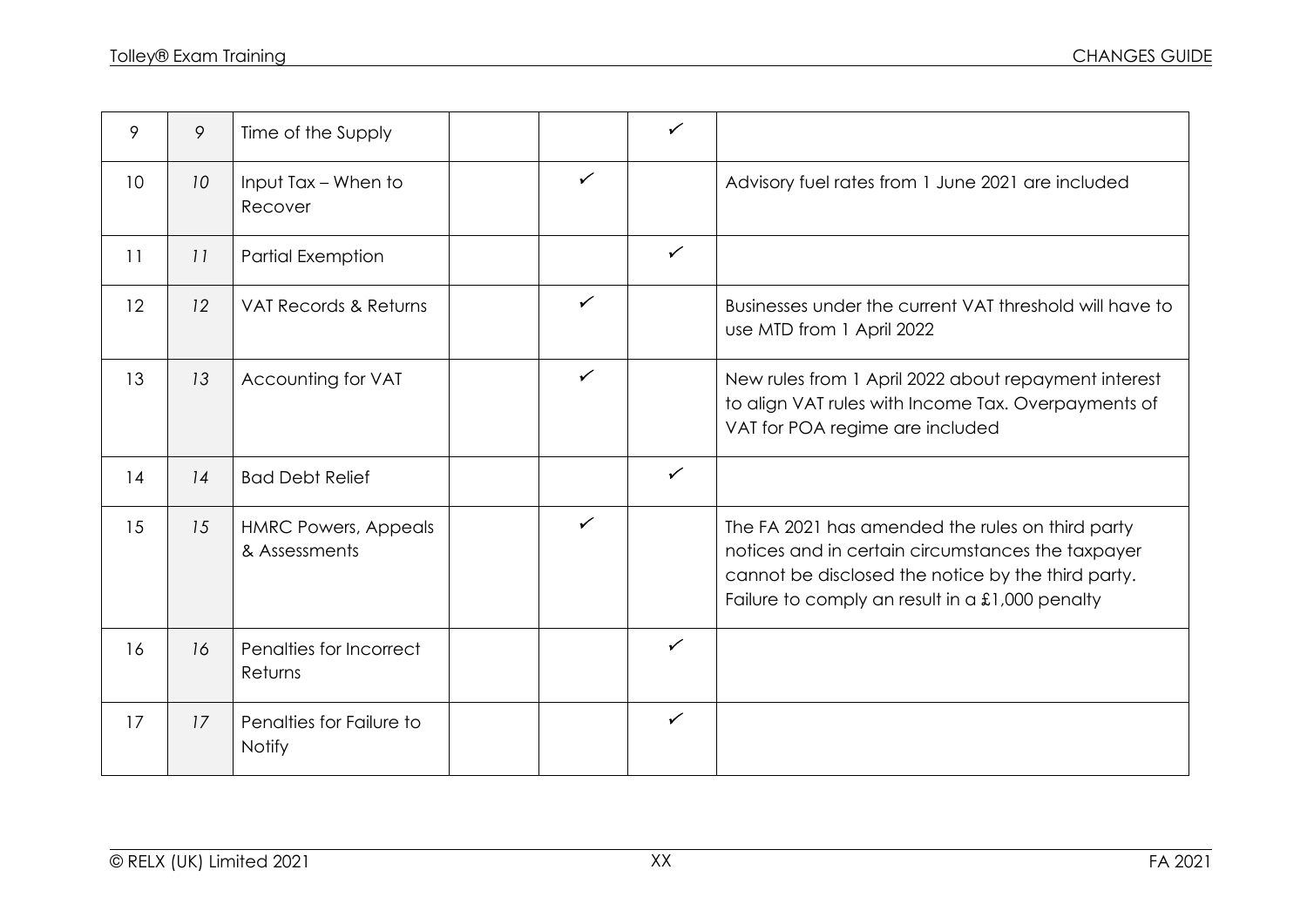| 18 | 18  | Default Surcharge                                     |              |              | $\checkmark$ |                                                                                                                                                                                                                           |
|----|-----|-------------------------------------------------------|--------------|--------------|--------------|---------------------------------------------------------------------------------------------------------------------------------------------------------------------------------------------------------------------------|
| 19 | n/a | Penalties for Late<br>Returns and Late<br>Payment     | $\checkmark$ |              |              | Added to syllabus for 2022 exams                                                                                                                                                                                          |
| 20 | 19  | Interest & Other Points                               |              | $\checkmark$ |              | New rules from 1 April 2022 about interest on VAT                                                                                                                                                                         |
| 21 | 20  | Refunds & Repayment<br>Interest                       |              | $\checkmark$ |              | New rules from 1 April 2022 replacing repayment<br>supplement with repayment interest to align VAT rules<br>with Income Tax                                                                                               |
| 22 | 21  | International Aspects -<br>Goods                      | $\checkmark$ |              |              | Due to Brexit, the syllabus has changed and the<br>chapter has been substantially re-written                                                                                                                              |
| 23 | 22  | International Aspects -<br>Services                   | ✓            |              |              | Due to Brexit, the syllabus has changed and the<br>chapter has been substantially re-written                                                                                                                              |
| 24 | 23  | Land & Buildings - Zero<br>& Reduced Rating           |              |              | $\checkmark$ |                                                                                                                                                                                                                           |
| 25 | 24  | Land & Buildings -<br>Exemption & Standard-<br>Rating |              | $\checkmark$ |              | The 5% de minimis rule has been added to the DRC on<br>construction services. If a maximum 5% of the value of<br>the invoice relates to services subject to the DRC,<br>normal VAT rules will apply to the entire invoice |